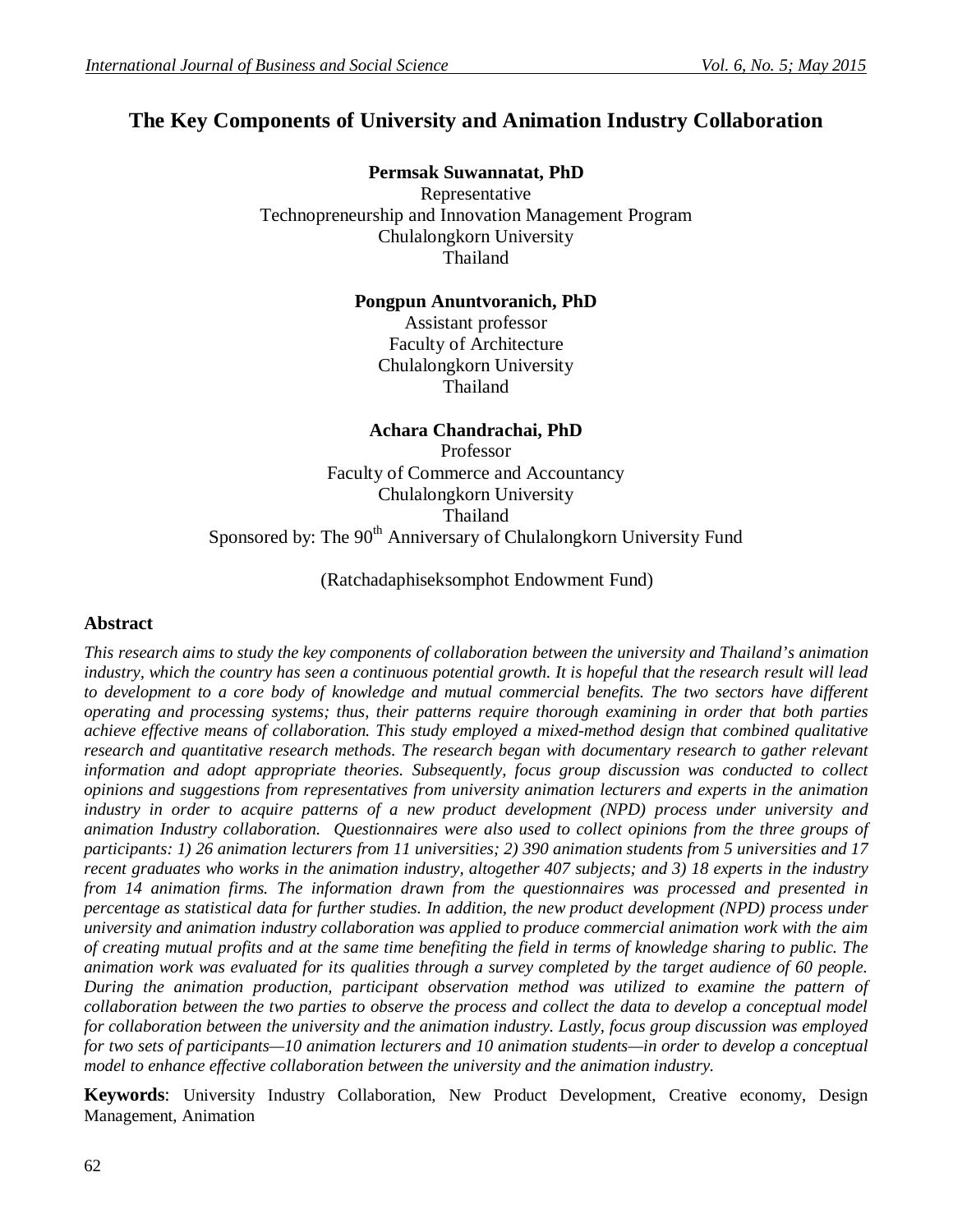# *1. Introduction*

The creative industries play a very crucial role to develop Thailand's competitiveness in the global economy. The Thai government became greatly aware of the importance of the creative industries so it incorporated their strategies in the  $11<sup>th</sup>$  National Economic Stimulus Scheme (2012-2016). In its section 6, it refers to approaches to fortify the structures of creative industry economy in a sustainable manner in order to drive the country's competitiveness in the international market (Office of the National Economic and Social Development Board, 2012). Based on the broad view of the Thai creative industries, the author is interested to develop the animation industry in particular because, according to the year 2009 report on Thai Digital Content Industry, the value of domestic animation industry showed a potential growth of 7.07% during 2008-2013. This was considered as one of the creative industries with high potential to generate foreign investment/revenue. In 2008, the industry highly generated an export value of up to THB 715 million. In April 2009, responding to the industry's high potential, the government approved its operating budget of THB 20,000 million for development of the framework for creative industry (Software Industry Promotion Agency, 2010). This shows the government's intentions to develop the creative industries in order to drive the country's creative economy. According to many studies on improving industries, it is found that the continuous growth and the industry stability derive from many factors, and one of them which is likely to bring about the success in the industry development is the improvement of body of knowledge through collaboration between the university, the industry, and the government. To achieve this, the university itself has to take the lead in the alliance to drive innovation (Etzkowitz, 2002). The research purpose of the key components of university and animation industry collaboration is to define elements and patterns of collaboration between the university and the animation industry with the aim of stimulating knowledge sharing, personnel development between the two sectors, creation of commercial animation works that could generate mutual profits, which in return would result in continuous and sustainable cooperation.

#### *2. Literature Review*

#### **2.1 University-Industry Collaboration**

Universities are regarded as the source that creates human resource, generates new business and drive innovation; they are considered the heart of knowledge based economy. Strategic alliance between the university and the industry is the key to innovation (Etzkowitz, H., Webster, A., Gebjardt, C. and Cantisano Terra B.R., 2000) as their collaboration enhances knowledge sharing, categorized into three groups as follows:

1) Knowledge sharing from the university to industry: the university generates the body of knowledge and passes it on by presenting the scientific research findings to the industry. For example:

- Presentation of the scientific research results through academic seminars, workshops, publications, patents, development of prototypes from the university
- Body of scientific knowledge overrun via channels such as employment for new graduates and training for the researchers from organizations in the industry.

2) Reciprocal knowledge sharing between the university and the industry through collaborative research and development projects, shared supervision in Ph.D. and Master's theses and the collaborative foundation of new companies.

3) The knowledge flow from the industry to the university: the industry determines the market needs as well as any product-related and manufacturing development problems. The process can be performed through the following channels:

- Sharing the findings from application of the body of knowledge via alternative channels such as conducting training for university members, engaging in collaborative research or serving as an advisor for the university.
- Sharing the findings from current technologies that enhance cost reduction by applying the scientific body of knowledge to meet the companies' demand. This can be achieved through conducting training for university members, engaging in collaborative research, or serving as an advisor for the university (Zawislak and Dalmarco, 2011).

The effective university-industry collaboration will lead to consistent knowledge flow, resulting in optimizing development of their technology efficiency. The knowledge sharing requires consideration for four factors: actors, channels, direction, and content.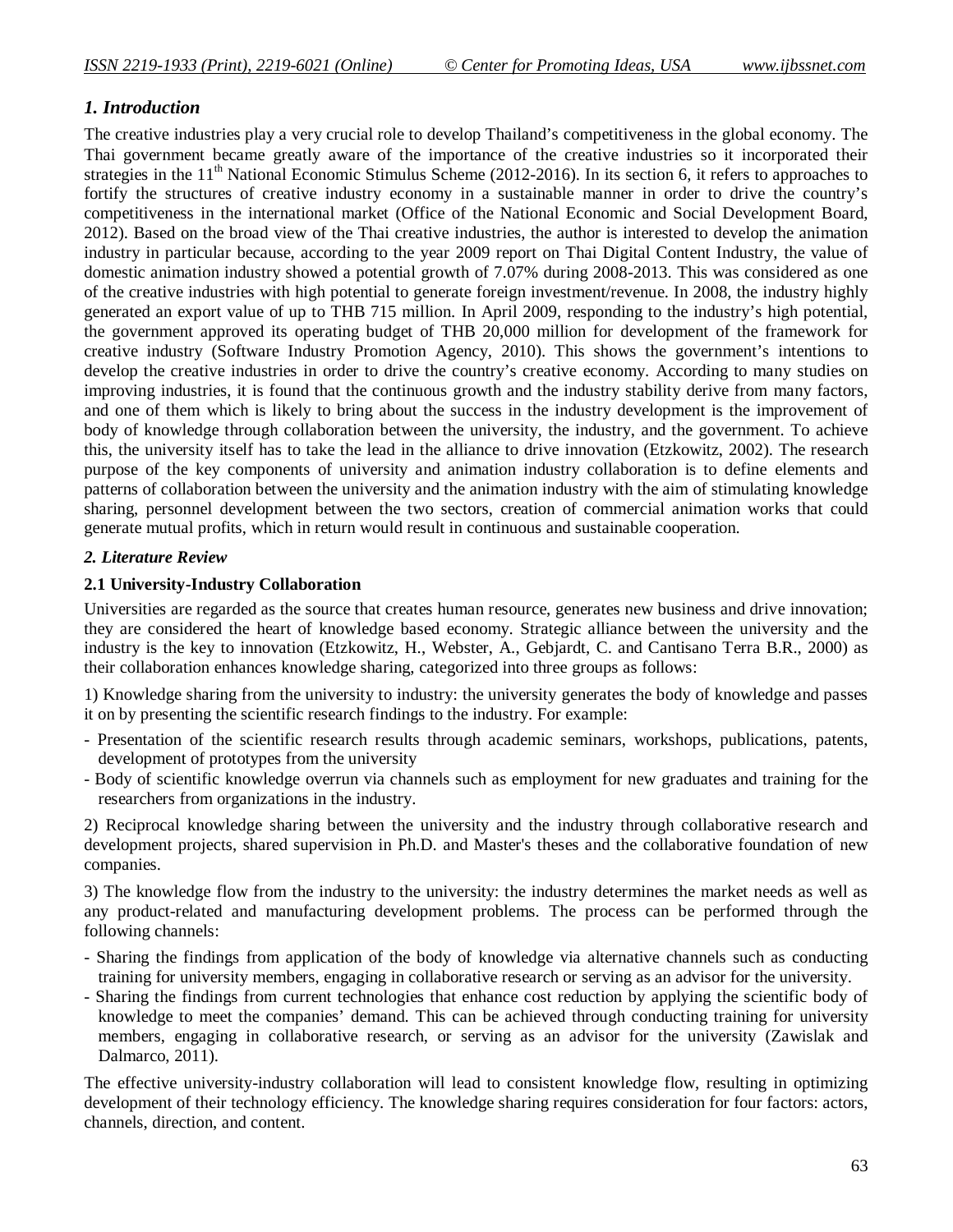The main component in the effective collaboration is a team with highly skilled personnel and their capability to create social or business relationship with the executives of companies or organizations who could mainly assist planning collaborative strategies among the alliance (Dooley and Kirk, 2007).

# **2.2 New Product Development (NPD) Process**

The outcome from product development process is to release a company's new product to the market, approved by the executive(s). Throughout the process, there are many steps to filter risks or inefficiency of the product to ensure increased production competence (Huang, 2007).

One of the widespread product development theories is Stage-Gate Process, which divides product development procedure into five stages. In each stage, essential information and methods are collected to be carried on to the next stage. Each stage also acts as a checkpoint of quality control for product development, filtering and determining the end result of each step whether it is ready to proceed to the next step or it should be sent back for improvement or correction.

Stage-Gate Process begins with searching for ideas; they will be evaluated and developed through the five Gates and five Stages as follows:

Gate 1. Idea screening, Stage 1. Scoping,

Gate 2. Second screening, Stage 2. Building business case,

- Gate 3. Go to development, Stage 3. Development,
- Gate 4. Go to testing, Stage 4. Testing & validation,

Gate 5. Go to launch, Stage 5. Launch, which is followed by a post-launch review (Cooper, 2001)

The product development through the Stage-Gate process originated in NASA's project management in 1960s known as 'Phased Project Planning' which categorized the project management and development into 4 phases: 1) Preliminary analysis, 2) definition, 3) design, and 4) operation. There is a checkpoint between one phase to another to monitor errors within each phase (Stamm, 2008)

# *3. Methods*

This research utilized a mixed-method design that combined qualitative research and quantitative research methodologies with the aim of studying the following objectives:

**3.1 To Study the Circumstances in both the Animation Industry and the Animation Field Study in Thailand and to Develop a New Product Development Process (NPD) under University and Animation Industry Collaboration**

**3.1.1 Documentary Research was employed to Research for Information and Theories Relevant to the Study as Basic Knowledge for the Topic.** 

# **3.1.2 Focus Group Discussion**

The (in-depth) interviews were conducted with a group of 4 animation lecturers and 4 experts in the animation industry. The questions for focus group discussion consisted of the following aspects:

- Basic knowledge of the lecturers and the experts

- The animation production process in the university and the industry
- The university-industry collaboration in developing human resource
- Their insights on a conceptual model of NPD process under university-animation industry collaboration
- Additional opinions and suggestions

# **3.1.3 Questionnaires**

The information collected from documentary research and focus group discussion was used to design questionnaires A1, A2, and A3

- Questionnaire A1 was for 26 animation lecturers from 11 universities. The questions involved:1) teaching and learning styles 2) internship 3) thesis or senior project 4) extracurricular activities and 5) commercial collaboration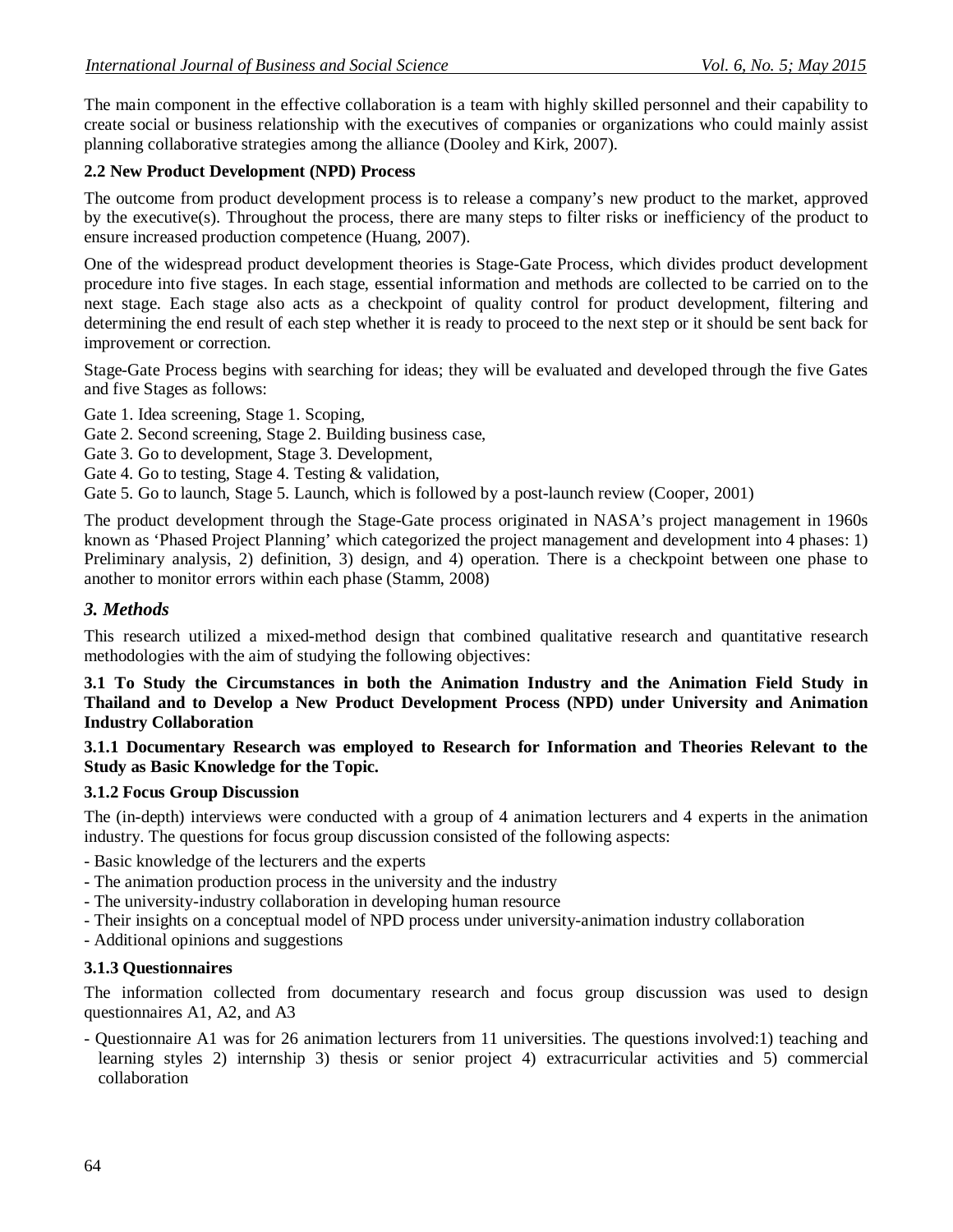- Questionnaire A2 was for 390 animation students from 5 universities and 17 recent graduates who work in the animation industry, altogether 407 subjects. The questions covered 1) the participants' personal information 2) the university-industry collaboration 3) teaching and learning styles 4) internship 5) thesis or senior project 6) extracurricular activities 7) commercial collaboration.
- Questionnaire A3 was for 18 experts in the field of animation from 14 companies and 5 freelance experts, altogether 23 subjects. The questions covered 1) the participants' personal information 2) Their participation in the university's creating human resource 3) Their participation in supporting the university's activities. 4) The quality of the graduates 5) their collaboration in commercial animation production.

All the questionnaires were designed to study and understand the current situation in Thailand's animation field and industry. The information drawn from the research was further utilized to develop NPD Process under University and Animation Industry Collaboration, which would be subsequently developed to be the key components of university and animation industry collaboration.

## **3.2 Test/implement NPD Process under University and Animation Industry Collaboration by Suwannatat (2012) in the Animation Production**

Research Instrument employed was participant observation during animation production, utilizing the concept of university-industry collaboration for knowledge sharing, which considers four factors: direction, actors, content, and channels (Dooley and Kirk, 2007).

1) Direction—the collaboration for knowledge sharing between Rangsit University and representatives from animation companies. Etzkowitz (2002) indicated that university-industry collaborative knowledge sharing could be performed through research and development projects.

2) Actors, or in this case, the team. NPD process under university and animation industry collaboration was utilized in the Red Cross Foundation for Friends in need of "Pa" Volunteers, with the purpose of publicizing the knowledge of sufficiency economy community, which involves organic farming, through the animation work/medium. After the project and its objectives had been indicated, actors were assigned to perform their tasks in accordance with NPD process under University and Animation Industry Collaboration (see table 1).

The duties of actors were as follows:

- Project Manager was a university lecturer (the first lecturer) from Rangsit University who was responsible for the project
- Instructor was another university lecturer (the second lecturer) from Rangsit University who taught animation classes
- Advisees were Rangsit University students who had recently completed their bachelor's degree in the animation field.
- Advisor was a designer with expertise in the animation field from Tomogram Studio Company.
- Content provider (1) was a representative from the Red Cross Foundation for Friends in need of "Pa" Volunteers, who was also the project investor.
- Content provider (2) was the team working in the area of organic farming, who was a content expert in the field.
- End user was the farmers who were the audience.

All the participants above were considered as representatives from the team that participated a meeting held for animation production. The duties of the actors were allowed be adjusted whether or not to participate in certain steps depending on the consideration of the lecturer who performed as the project manager. For example: Content providers (1) and (2), who represented the project investor and content expert, were asked to participate only in the processes of ideation, post development review and got to launch. End user, who represented the audience, was asked to take part only in the processes of ideation and Go to launch.

In this case, the animation production was finished within a short period of time in only two months; thus, the actors were asked to participate in only certain steps.

3) Content—the animation work's content produced for the Red Cross Foundation for Friends in need of "Pa" Volunteers, was organic farming

4) Channels—the utilization of the animation work by sharing the knowledge to the public. In this project, the animation work about organic farming was shared through the training for representatives from the organic farming leaders in the community.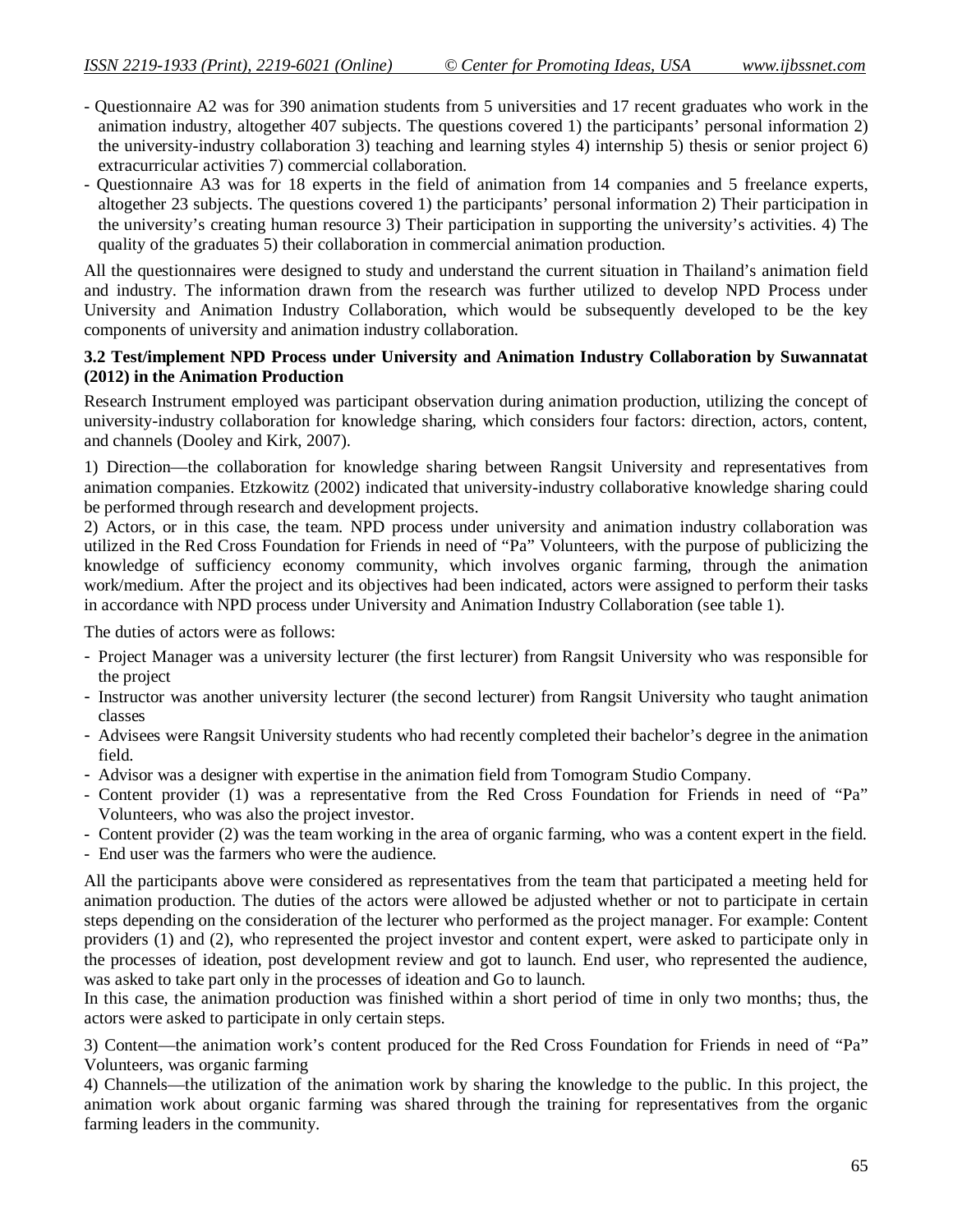# **3.3 Test for Approval for NPD Process under University and Animation Industry Collaboration, which has been Developed and Agreed to be a Pattern of Collaboration**

3.3.1 Questionnaire (B) was used to ask the animation's target audience of 60 subjects selected through purposive sampling for their opinions after watching the animation work. The questionnaire consisted of three sections:

- The participants' personal information

- Patterns/styles of the animation work
- Content of the animation work

3.3.2 Two sets of focus group discussion: 1) 10 animation lecturers and 2) 10 animation students. The questions for focus group discussion were divided into two sections as follows:

- 1) Their opinions on NPD Process under university and animation industry collaboration
- 2) Their opinions on the patterns of collaboration

# *4. Data Analysis*

Documentary Research method was employed in the related topics and the relevant information gathered was summarized to develop a conceptual model of NPD Process under University and Animation Industry Collaboration. The model was utilized to examine the content in Focus Group Discussion. The participants in the focus group discussion were representatives from animation lecturers and experts in the animation industry. The discussion was audio-taped and transcribed and the key findings were captured to identify and develop to be NPD Process under university and animation industry collaboration, which was proven to be practical and useful for animation production. During the animation production, the participants' behaviors and activities were examined to develop a new effective mean of university-industry collaboration.

The information drawn from documentary research and focus group discussion methods was used to create the questionnaires A1, A2, and A3 to collect information from three groups of participants: lecturers, students, and experts in the field of animation. Subsequently, quantitative research was conducted to present the information in percentage for developing an effective mean of collaboration between the university and the industry.

The animation work produced from NPD process under University and Animation Industry Collaboration was distributed to the target group. They completed the questionnaire B, which was to test whether NPD Process under University and Animation Industry Collaboration was acceptable among them.

Lastly, all the information gathered was applied to design the conceptual model for collaboration between the university and the animation industry. The conceptual model was also tested through focus group discussion by representatives from the lecturers and students to be developed as the Key Components of University and Animation Industry Collaboration, which was complete and ready for use in the industry.

# *5. Findings and Discussion*

# **5.1 The Important Information Collected from the Questionnaires A1, A2, and A3**

- Teaching and learning aspects

92.3% of the lecturers, 79.1% of the students, and 95.7% of the experts in the animation field agreed that they shared collaboration in teaching and learning

- Internship

83.5% of the students indicated that there were internship courses and cooperative education and 92% of the lecturers said their institutions offered internship courses and cooperative education

# - Thesis or senior project

61.5% of the lecturers indicated that some problems arising from the industry were used as topics for thesis or senior project. 61.5% of them also said the industry experts were invited to serve as one of the thesis committee (38.5% said the university didn't invite any experts because of its location in upcountry). As for the students, 74.1% of them said problems arising from the industry were used as topics for thesis and senior project and 77.1% said the industry experts were invited to serve as one of the thesis or senior project committee. 78.3% of the experts indicated they were invited to participate as the thesis or senior project committee.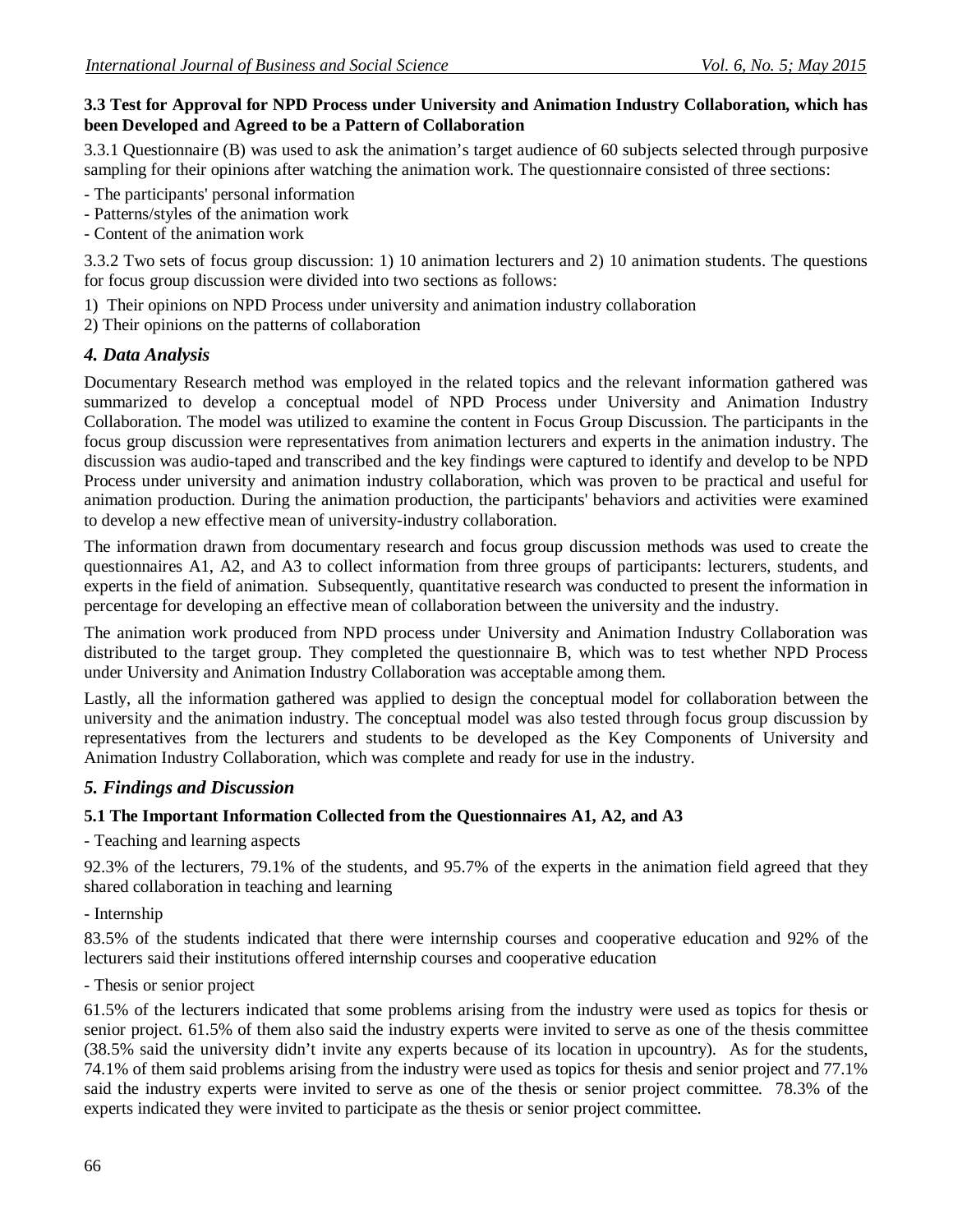- Activities

80.8% of the lectures pointed out that there was collaborative support between the university and the industry. 74.7 % of the students said their institutions supported the university-industry collaborative activities and the most frequent ones were study visits to animation companies and workshop organized by the two parties. 60.9% of the animation experts said that they took part in the university's support for activities and the most frequent ones were animation workshops.

### -Commercial collaboration

76.0% of the lecturers, 80.1% of the students, and 73.9% of the experts in animation said that there was no commercial collaboration. The high percentage implies that the commercial collaboration needs to be further developed and placed more importance.

-The information indicating satisfaction for the quality of new graduates

73.9% of the experts, which is considered a very high percentage, agreed that the recent graduates were underqualified. They pointed out that the graduates were unable to meet the industry's standards. When they got hired, they still needed to be trained with many steps in operating procedures because what they learnt from the program provided at their university was only basic knowledge which was not practical or somewhat useful in the industry.

The information collected reflects the connection in many aspects between the university and the animation industry; however, the quality of the students still does not meet the industry's standards. The researcher believes that collaboration for animation work should be supported to achieve mutual commercial benefits. The industry development still needs further collaboration with clearer patterns or goals. The commercial collaboration that is believed to brings about profits and sustainable development is for graduates who have just completed a Bachelor's degree to take part and get trained by the university lecturers and the animation experts performing as coaches to guide them through their internship while the participants will also receive wages from the project.

# **5.2 Information Gathered from the Questionnaire B**

The participants were farmers: the majority (23.7%) was 60-69 years of age and 22% of them were 50-59. In terms of their highest education, 41.3% of the farmers finished middle school while 32.6% completed high school.

88.3% of the farmers found the animation cartoon for organic farming very interesting and enjoyable. 94.7% agreed that the animation patterns/styles were suitable and in accordance with the knowledge of organic farming. The questionnaire B confirmed the efficiency of NPD Process under University and Animation Industry Collaboration and the results from the animation production well presented the teams' collaboration and tasks/duties in each step (see table 2).

### **5.3 The Results from Focus Group Discussion of NPD Process under University and Animation Industry Collaboration and Patterns of University-Industry Collaboration**

The test of acceptance were concluded from the lecturers and the students (the target group) who were expected to apply the animation production and the patterns of the university-industry collaboration. The content of the focus group discussion was divided into two sections as follows:

- The first section was NPD process under university and animation industry collaboration

Unanimous opinions received from the lecturers and the students showed that this process could be effectively utilized by the university and the industry to produce animation works.

As for the lecturers, they thought that this process fit better with animation that focused on the content or communication of the information accuracy rather than enjoyment or entertainment. The lecturers added that this process might need to be tested with a variety of animation works in a short or long term for further studies that were expected to provide higher efficiency in the industry. In addition, one of the advantages was that the lecturers could earn extra income from producing animation works and use them as a case study for developing their teaching styles.

The students felt that they were interested to participate in the animation production financed by the investors who were clients, lecturers, and animation experts.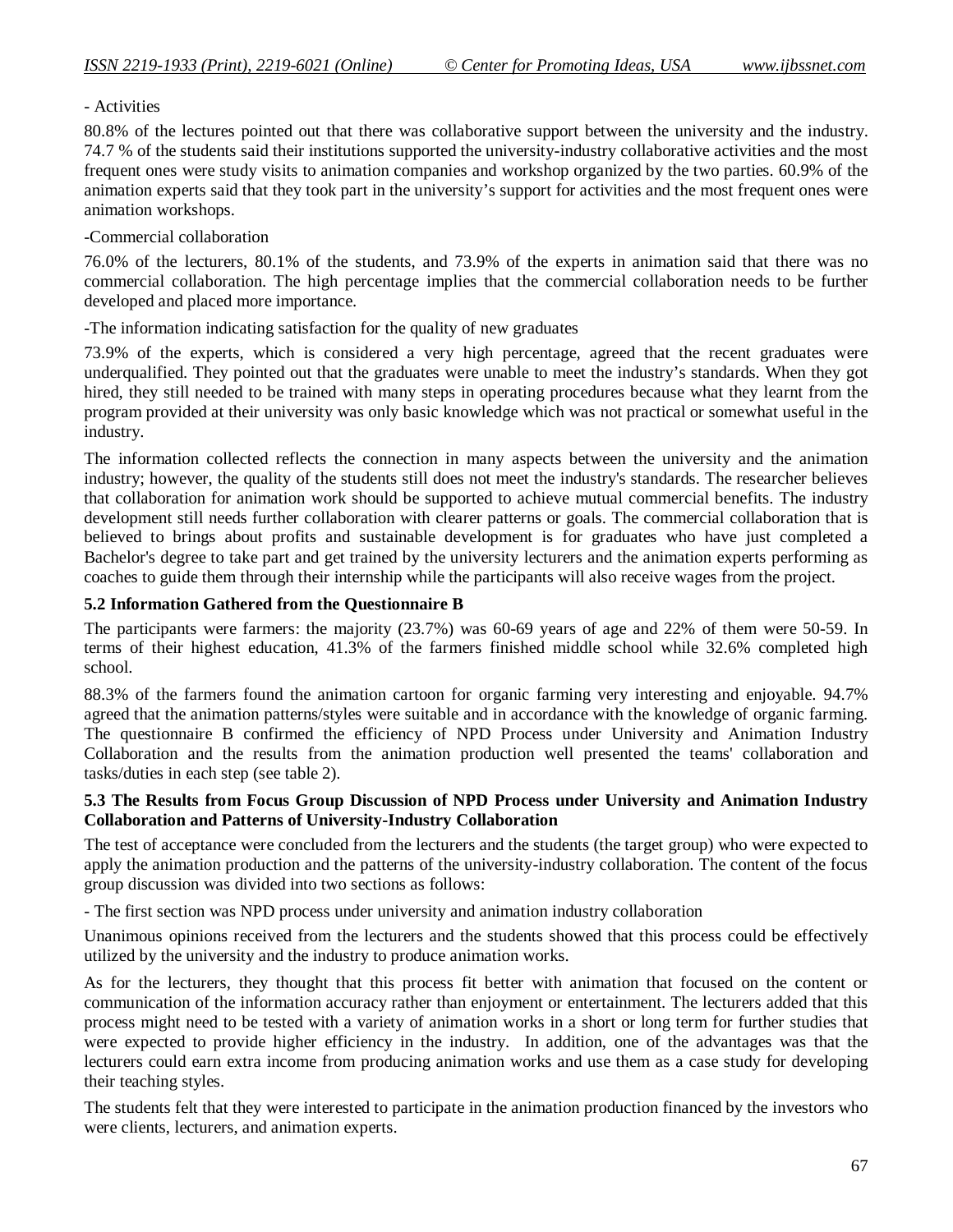They found that the animation production was practical and very good experience as the work could be shown to the target audience. In addition, they were happy with the extra income and the work could be used in their portfolios for their job applications in the future.

-The second section was collaboration pattern

The unanimous opinions from the lecturers and the students were that this process could result in the universityindustry collaboration for commercial animation production. The students, the lecturers, the representatives from the industry, the representatives from the investors, and the representatives from the experts, who provided information and knowledge, have built their collaborative relationship that could lead to sustainable development in the industry and animation classes in the university.

Further, other suggestions from the lecturers were to reduce the teaching hours for the lecturers participating in the process in order to balance their workload. They suggested that the students participating be selected by their lecturer advisors and be recent graduates with a Bachelor's degree because, they believed, the degree requirement guaranteed their adequate knowledge in the animation field and equipped them with sufficient experiences before working as professionals.

The patterns of collaboration drawn from the study are the core components of the participants in the animation production, namely university, animation firms, content provider 1 (information and fund provider), content provider 2 (knowledge provider), and end user. The actors or representatives from the five groups altogether applied NPD Process under university and animation industry collaboration to produce the animation work (see figure 1).

# *6. Conclusion*

The purpose of this study is to explore and search for the key components of university and animation Industry collaboration which is critical in the development of Thai creative economy. According to this research, the university-animation industry collaboration can be built through these three core elements:

- The Key Components of University and Animation Industry Collaboration

- NPD Process under University and Animation Industry Collaboration

- The actor's activities in each step, along with the NPD Process under University and Animation Industry Collaboration

The results from the collaboration are the animation work that focuses more on the content and information than its entertainment and graphic techniques; knowledge sharing and networking relationship building between the university and the industry; commercialization that allows both parties to earn extra income and leads to sustainability in the animation industry.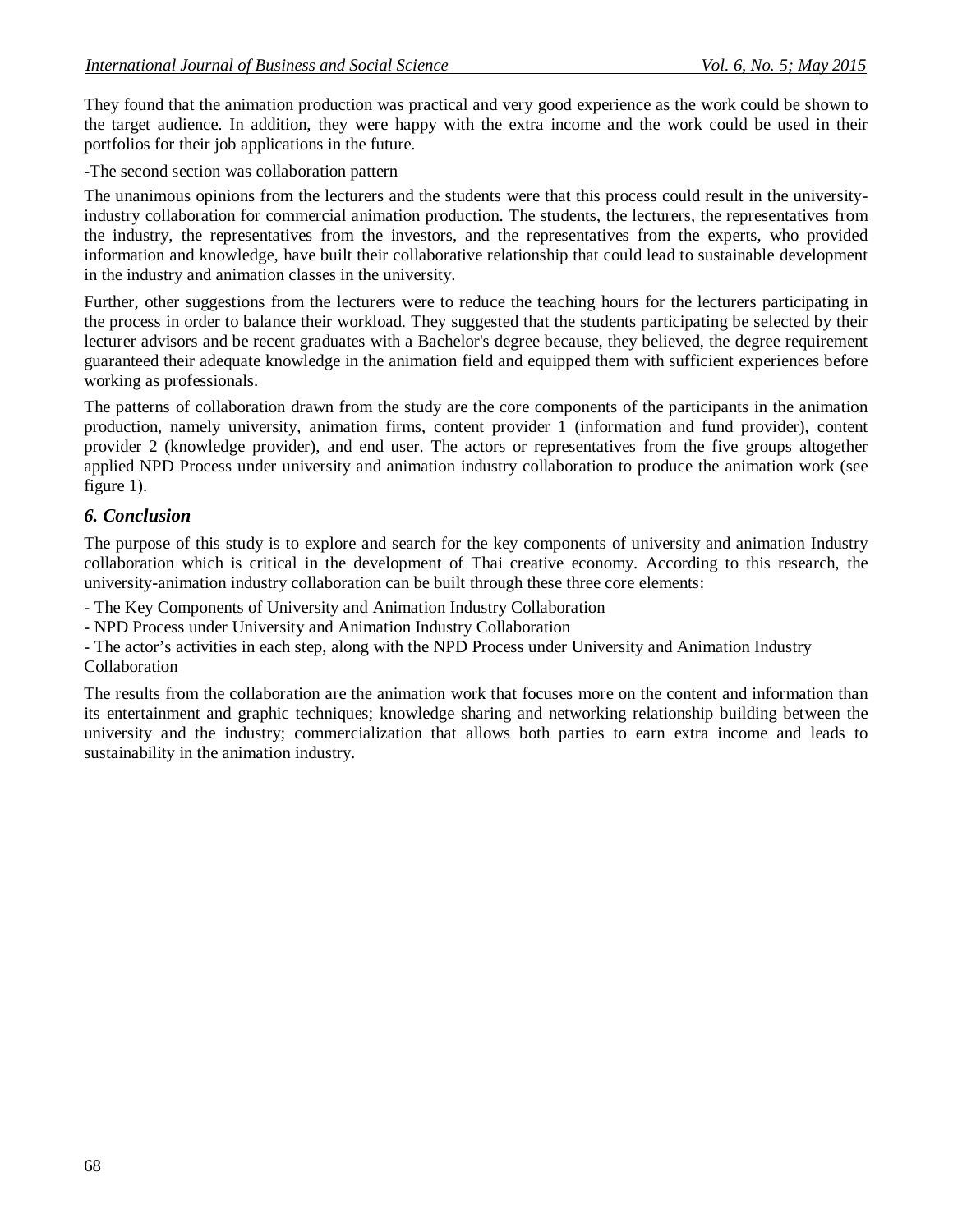| <b>PROCESS</b>                            | Step                                       | Step<br>Screen                                           | Step<br>Screen                             | Step<br>Soreen<br>Screen                                       | <b>Step</b>                       | 6 <sub>step</sub><br>Soreen         |
|-------------------------------------------|--------------------------------------------|----------------------------------------------------------|--------------------------------------------|----------------------------------------------------------------|-----------------------------------|-------------------------------------|
|                                           | Ideation                                   | Development                                              | Post <sup>\</sup><br>Development<br>Review | Refine &<br>Finishing                                          | Go to Testing                     | Go to Launch                        |
|                                           | Pre Production                             |                                                          | Production                                 |                                                                | Post Production                   | Launch                              |
| <b>ACTORS</b>                             | Understand<br>and meet<br>customer's needs | Story structure,<br>Modelling, Voice,<br>Design, Animate | Peer review                                | Refine, Lighting,<br>Rendering,<br>Compositing,<br>Mastergrade | Testing, Refine<br>and Validation | Launch and<br>post launch<br>review |
| Project Manager<br>(Lecturer)             |                                            |                                                          |                                            |                                                                |                                   |                                     |
| Instructor<br>(Lecturer)                  |                                            |                                                          |                                            |                                                                |                                   |                                     |
| Advisee<br>(Students)                     |                                            |                                                          |                                            |                                                                |                                   |                                     |
| Advisor<br>(Animation Expert)             |                                            |                                                          |                                            |                                                                |                                   |                                     |
| Content provider(1)<br>(Project investor) |                                            |                                                          |                                            |                                                                |                                   |                                     |
| Content provider(2)<br>(Content expert)   |                                            |                                                          |                                            |                                                                |                                   |                                     |
| End user<br>(Audience)                    |                                            |                                                          |                                            |                                                                |                                   |                                     |

NPD Process: University & Animation Industry Collaboration

The dots represent actors' collaboration in each step

# **Table 1: New Product Development (NPD) Process under University and Animation Industry Collaboration**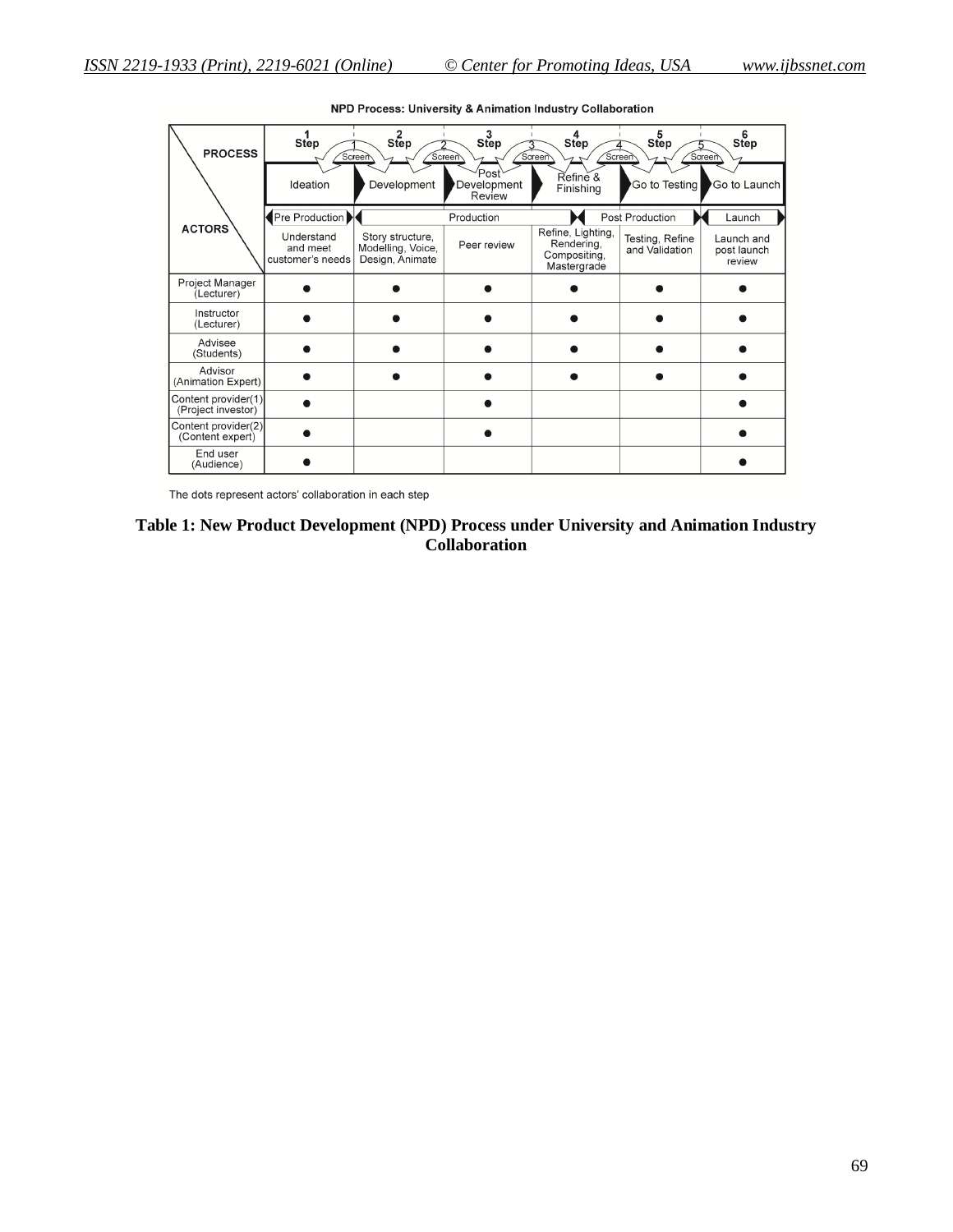$\overline{\phantom{a}}$ 

 $\overline{\phantom{a}}$ 

- Observation<br>- Gain NPD knowledge

 $\overline{\phantom{a}}$ 

 $\overline{a}$ 

- Observation<br>- Gain NPD knowledge

| NPD Process: University & Animation Industry Collaboration                                                                                              |                                                      |                                                                                                                      |                                                                           |                                                                                    |                                                                                                                          |                                          |                                              |  |  |
|---------------------------------------------------------------------------------------------------------------------------------------------------------|------------------------------------------------------|----------------------------------------------------------------------------------------------------------------------|---------------------------------------------------------------------------|------------------------------------------------------------------------------------|--------------------------------------------------------------------------------------------------------------------------|------------------------------------------|----------------------------------------------|--|--|
|                                                                                                                                                         | $\frac{1}{\mathsf{Step}}$<br>2<br>Step<br>Screen     |                                                                                                                      | 3<br>Step                                                                 | $\frac{4}{\text{Step}}$<br>Screen                                                  | 5 <sub>5</sub><br>Screen<br>Screen                                                                                       |                                          | $rac{6}{\text{Step}}$                        |  |  |
|                                                                                                                                                         | Ideation                                             | (Screen)<br>Development                                                                                              | Post<br>Development<br>Review                                             | Refine &<br>Finishing                                                              |                                                                                                                          | Go to<br>Testing                         | Go to<br>Launch                              |  |  |
| Actors<br><b>Project Manager (lecturer)</b><br><b>Step</b>                                                                                              |                                                      |                                                                                                                      |                                                                           | Instructor (lecturer)                                                              |                                                                                                                          |                                          | <b>Advisee (Students)</b>                    |  |  |
| - Teams supervision<br>- Brainstorming session<br>1. Step:<br>- Observation, coordination<br>Ideation<br>- Project management<br>- Screening (go/no go) |                                                      | - Students supervision<br>- Brainstorming session<br>- Screening (go/no go)                                          |                                                                           |                                                                                    | - Understand customers'<br>need by a research<br>(Literature review &<br>Indept interview)<br>- Brainstorming & Ideation |                                          |                                              |  |  |
|                                                                                                                                                         | 2. Step:<br>Development                              | - Production Team<br>supervision<br>- Brainstorming session<br>- Observation, coordination<br>- Screening (go/no go) |                                                                           | - Students supervision<br>- Brainstorming session<br>- Screening (go/no go)        |                                                                                                                          | - Technology and Artistic<br>development |                                              |  |  |
|                                                                                                                                                         | 3. Step:<br><b>Post Development</b><br><b>Review</b> | - Peer review<br>- Post Development<br>evaluation<br>- Observation, coordination<br>- Screening (go/no go)           |                                                                           | - Peer review<br>- Screening (go/no go)                                            |                                                                                                                          | - Feedback<br>- Revision                 |                                              |  |  |
| - Students supervision<br>- Refinement & finishing<br>4. Step:<br>- Observation, coordination<br><b>Refine &amp; Finishing</b><br>- Screen (go/no go)   |                                                      |                                                                                                                      | - Students supervision<br>- Refinement & finishing<br>- Screen (go/no go) |                                                                                    | - Refinement & finishing<br>(Technology, Technique,<br>Artistic)                                                         |                                          |                                              |  |  |
| - Testing<br>5. Step:<br>- Observation &<br>Go to Testing<br>coordination<br>- Screen (go/no go)                                                        |                                                      |                                                                                                                      | - Testing<br>- Screen (go/no go)                                          |                                                                                    | - Observation                                                                                                            |                                          |                                              |  |  |
| - Observation &<br>6. Step:<br>coordination<br>Go to Launch<br>- Information gathering<br>- Analysis & report                                           |                                                      |                                                                                                                      | - Observation<br>- Gain NPD knowledge                                     |                                                                                    | - Observation<br>- Gain NPD knowledge                                                                                    |                                          |                                              |  |  |
| <b>Step</b>                                                                                                                                             | <b>Actors</b>                                        | <b>Advisor</b><br>(Animation expert)                                                                                 |                                                                           | <b>Content provider(1)</b><br>(Project investor)                                   |                                                                                                                          | Content provider(2)<br>(Content expert)  | End user                                     |  |  |
|                                                                                                                                                         | 1. Step:<br><b>Ideation</b>                          | - Brainstorming & ideation<br>- Screening (go/no go)<br>- Funding                                                    |                                                                           | - Information providing                                                            | - Knowledge providing                                                                                                    |                                          | Information providing<br>(Need & Background) |  |  |
|                                                                                                                                                         | 2. Step:<br><b>Development</b>                       | Students supervision<br>- Screening (go/no go)                                                                       |                                                                           |                                                                                    |                                                                                                                          |                                          |                                              |  |  |
|                                                                                                                                                         | 3. Step:<br><b>Post Development</b><br><b>Review</b> | - Peer review<br>- Screening (go/no go)                                                                              |                                                                           | - Comment<br>- Comment<br>- Peer review<br>- Peer review<br>- Screening (go/no go) |                                                                                                                          |                                          |                                              |  |  |

| Table 2: The actors' Activities in each step, along with the New Product Development (NPD) Process under |
|----------------------------------------------------------------------------------------------------------|
| University and Animation Industry Collaboration                                                          |

 $\overline{a}$ 

 $\overline{\phantom{0}}$ 

- Observation<br>- Gain NPD knowledge

- Students supervision<br>- Screen (go/no go)

- Observation<br>- Screen (go/no go)

- Observation<br>- Gain NPD knowledge

4. Step:<br>Refine & Finishing

5. Step:<br>Go to Testing

6. Step:<br>Go to Launch